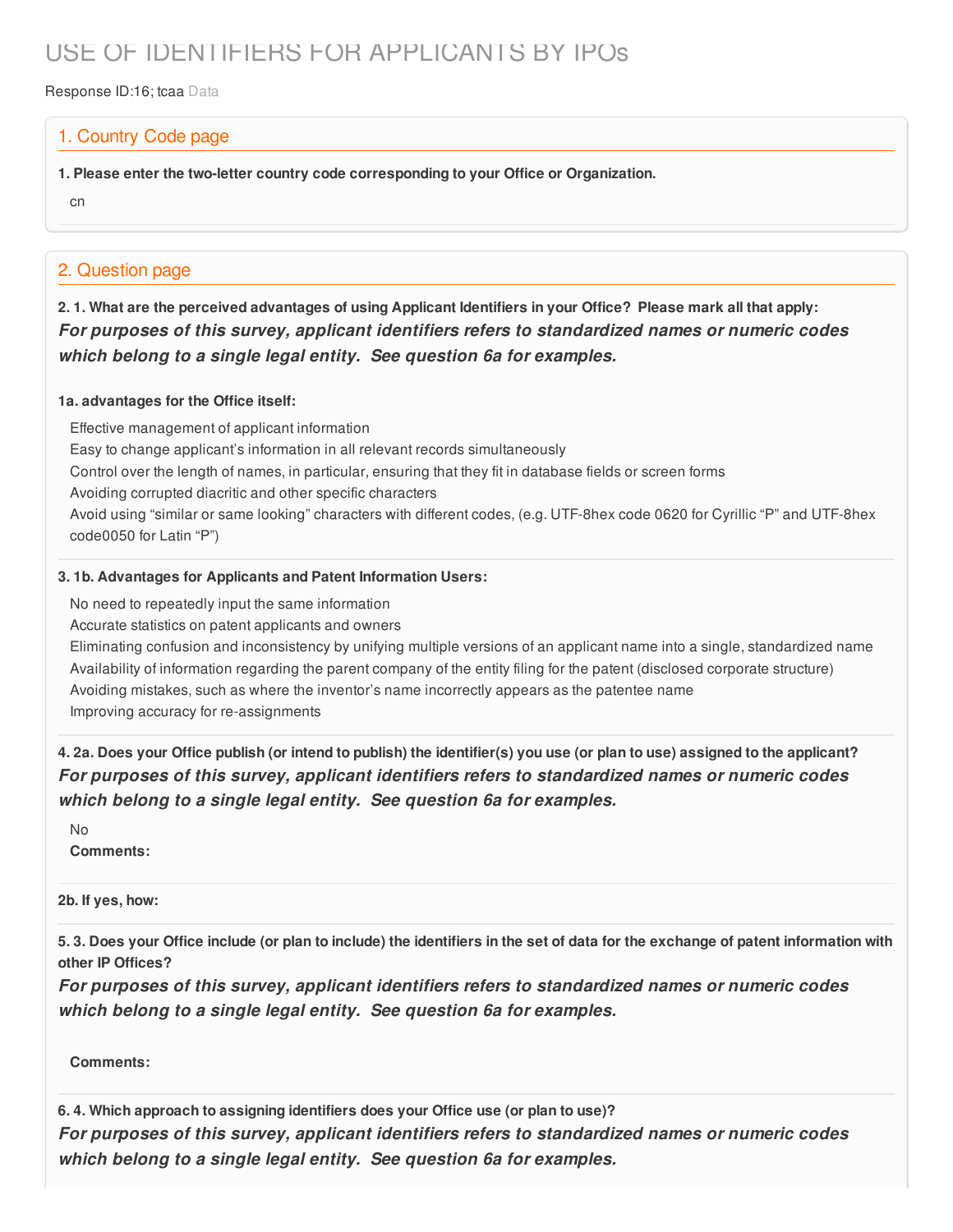Normative (code assigned by a national authority)

**7. 5. How does your Office ensure that an applicant has only one identifier?** *For purposes of this survey, applicant identifiers refers to standardized names or numeric codes which belong to a single legal entity. See question 6a for examples.*

**8. 6a. What information does your Office request in order to determine identifiers for national applicants?**

*For purposes of this survey, applicant identifiers refers to standardized names or numeric codes which belong to a single legal entity. See question 6a for examples.*

Other. Please specify:: ID No. or Uniform Social Credit Code **Comments:**

**9. 6b. What information does your Office request in order to determine identifiers for foreign applicants?** *For purposes of this survey, applicant identifiers refers to standardized names or numeric codes which belong to a single legal entity. See question 6a for examples.*

10.7a. Does your Office consider that a Global Identifier (GID) would be a desirable solution for applicant name **standardization?**

**Comments:**

**11. 7b. If yes, could you suggest how the GID should be established and maintained?**

12.7c. In case a GID is established, will your Office use both the GID and a national identifier at the same time, or will your **Office use the GID instead of a national identifier?**

# **13.PART B - NO IDENTIFIER**

8a. If your Office does not use or does not intend to use identifiers for applicants, please explain why:

*For purposes of this survey, applicant identifiers refers to standardized names or numeric codes which belong to a single legal entity. See question 6a for examples.*

14.8b. Please describe any alternative approach to the use of identifiers that your office is using or contemplates using, including how that approach deals with issues of name ambiguity (misspellings, multiple spellings, different character sets, **etc):**

*For purposes of this survey, applicant identifiers refers to standardized names or numeric codes which belong to a single legal entity. See question 6a for examples.*

15.9. Please explain any drawbacks or legal complications your Office may have related to using identifiers: *For purposes of this survey, applicant identifiers refers to standardized names or numeric codes which belong to a single legal entity. See question 6a for examples.*